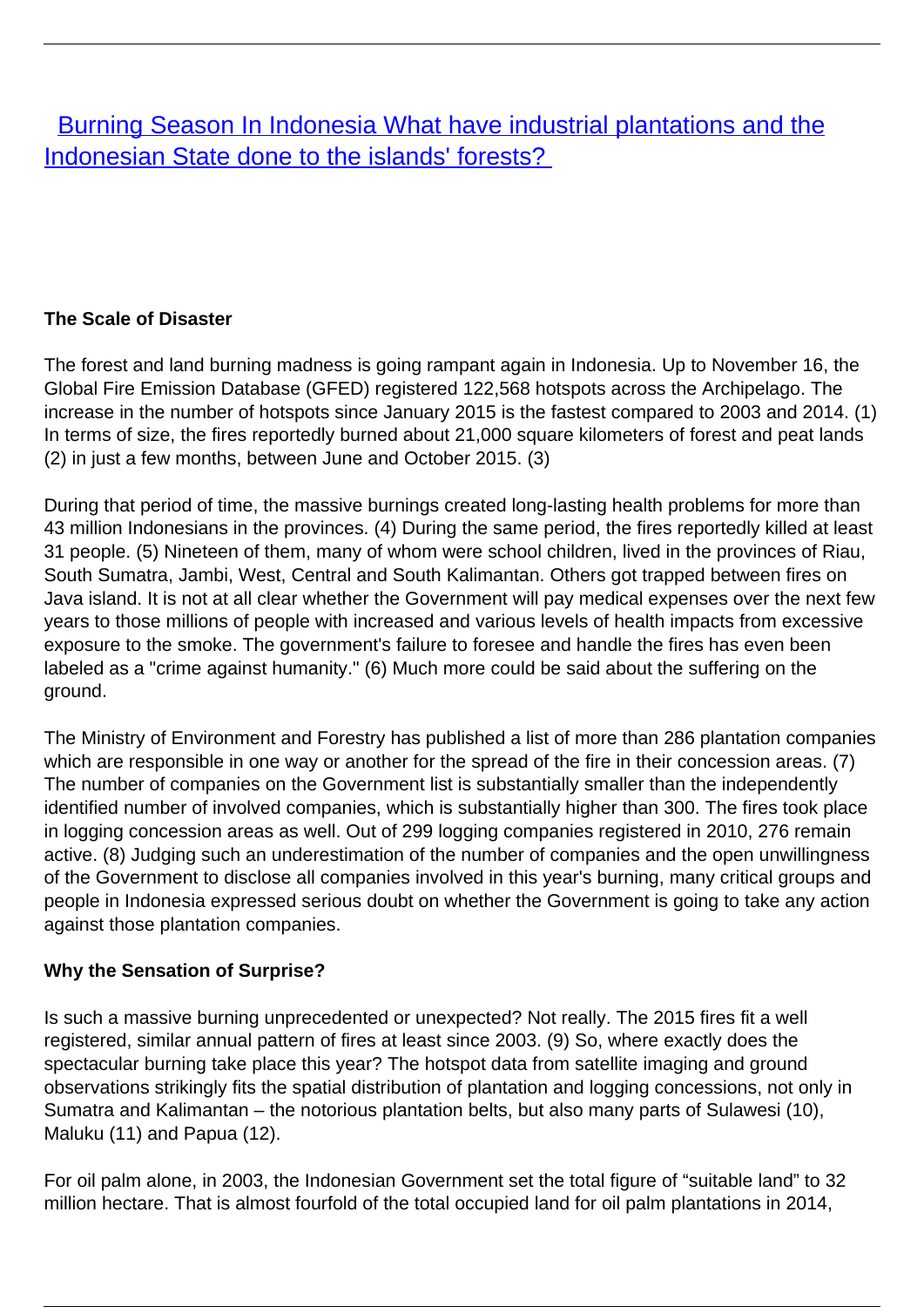which is about 8.25 million hectare. (13) The problem that the industry creates entails more than the wild fires and air pollution that has engulfed Singapore, Malaysia, Brunei and most regions in Indonesia. In comparison to the costs arising from the obvious damage to human health and the land, the monetary gain government obtains from export and taxation is meaningless. Oil palm is certainly not the only crisis-perpetuator. Besides the Government allowance for massive logging, Indonesia has seen the rapid rise of other large-scale plantations. The expansion of pulpwood and biofuel plantations over the past two decades is a case in point. Both are officially classified in Indonesian as hutan tanaman industri ("forest of industrial plants")—a perfect translation of the FAO's oxymoronic definition of forest. Between 1995 and 2014 the Indonesian Government allocated 8.7 million hectares of forest for pulpwood plantations alone. (14) Last year the Government targeted a jump in wood production to reach 100 million cubic meters through a further expansion of the plantation area to 15 million hectares (15)

This brutality of "development in action" has its North-South dimension as well. For that, it is useful to review the correlation between deforestation and debt (16). Between 1970 and 1989, prior to the debt crisis, the forest loss estimate in Indonesia was between 12-24 million hectares (17). During this period of two-decades, the speed of deforestation increased by 83%, registering the third highest acceleration of deforestation after that of Brazil and Vietnam. (18) From 1989 up to 2011, Indonesia's external debt surged threefold, from US\$ 15.7 billions to US\$ 45.7 billions. (19) The forest cover between 1990-2010 shrank further by another 27.8 million hectares, which is higher than the loss during the previous two decades. (20) To the remedy of industrial deforestation for expansion of export crops came the new proposed remedy of keeping the jewels of forest, funded with grants and loans for REDD+ and similar initiatives that could go hand in hand with the industrial deforestation remedy without one interfering with the other. In this light, both industrial deforestation and "protection of forest carbon" have a connection with "development financing": different schemes for different fiscal regimes.

In a closer examination on the dynamics of deforestation up to the late 1990s, the "Indonesian Working Group on Underlying Causes of Deforestation and Forest Degradation" suggested closely intertwined causes, such as the development paradigm adopted by the government of Indonesia—which is influenced by structural adjustment loans, bilateral and multilateral loans; international and regional trade pressures; and the economic growth prescription under depleted natural resources. (21)

Since the early 2000s, in the aftermath of the Asian economic crisis, a number of new factors thickened the plot. These include, among others, the spatial reorganisation of the State, in tandem with a spatial planning regime that facilitates further acquisition of large tracts of forest land for gigainfrastructure projects such as the "Indonesian Economic Development Corridors" and the "Merauke Integrated Food and Energy Estate" (MIFEE) project; the privatisation of the energy sector, which helped creating the fossil-fuel "subsidy" problem and a surge in energy and raw material consumption; as well as a further expansion of forest use for mining, biofuel plantation, smelting or large "renewable" power generation projects. These large investments in turn open up nascent markets for carbon offset projects, biodiversity offset schemes, and payment for ecosystem services. The 2015 fires, after all, are a disaster long in the making, and should not be entirely surprising.

### **Indonesian Burning and the Climate**

The 2015 fires occur on the eve of the UN climate negotiations. In the evolving climate-political context, key players in the global industrial and finance capital have managed to divert the spotlight on the effort to mitigate climate change - i.e., from curbing the global fixation on fossil fuel to the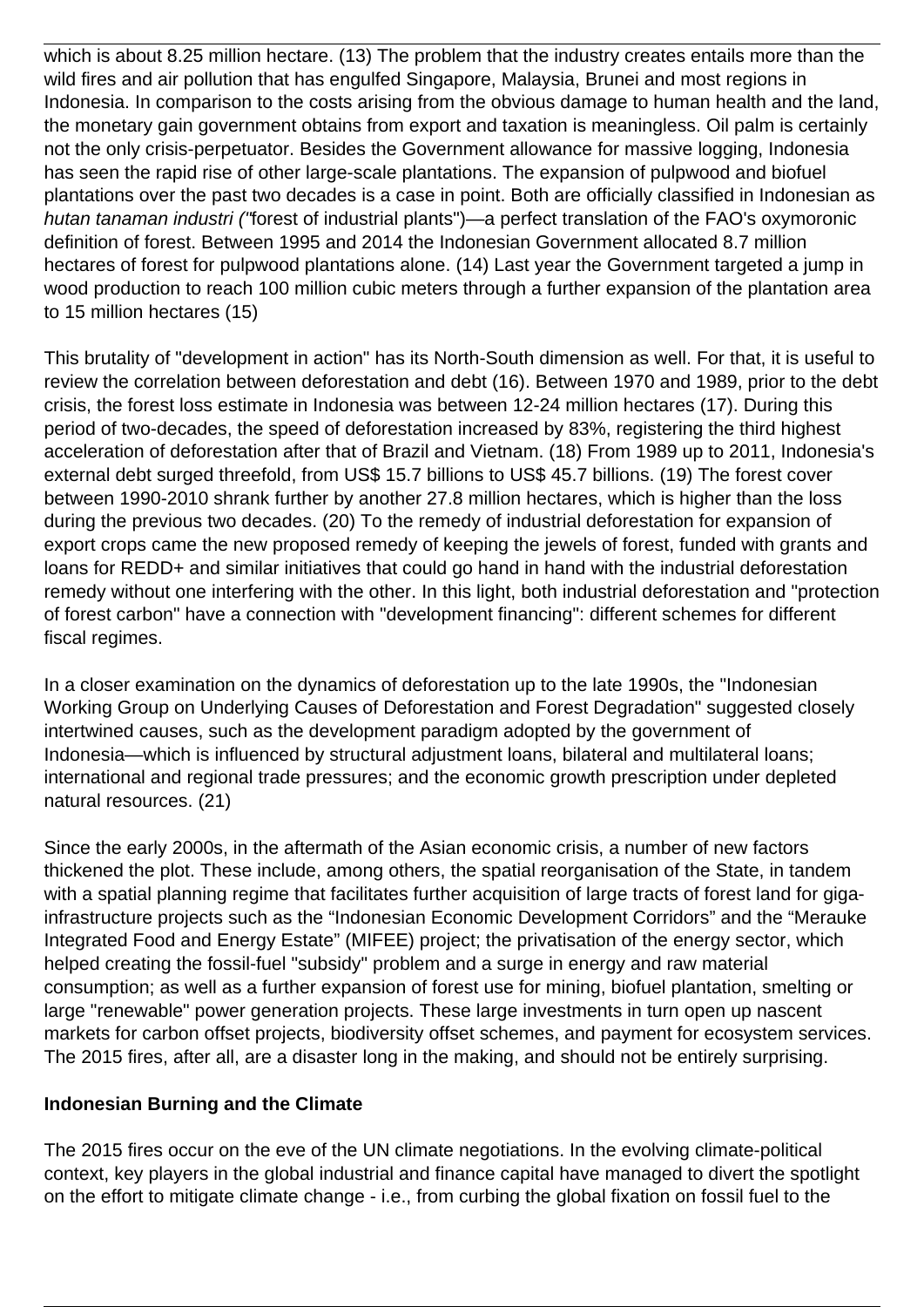financial valuation of the carbon stored in forests and its use in the fictitious offset mechanisms. In consequence, the disastrous fires in Indonesia may provide carbon traders and promoters—including state managers of countries with forests—with a twisted line of argument for more endorsement of carbon offset mechanisms from land use, land use change and forestry, such as REDD, while belittling the impacts of global fossil fuel combustion.

According to the Global Fire Emission Database analysis, this year's Indonesian fires translate into more emissions than those of Japan's fossil fuel combustion in 2013, almost twice that of Germany and more than treble that of Indonesia for the same year. (22) Throughout the months of September and October 2015, Indonesia's daily emissions from the fires exceeded emissions from the US economy. (23)

The fires, nevertheless, comprised much more than emissions. They burned land, territories and released menacing smokes. What mainstream reports do not show is the connection between the expansion of industrial plantations and the permanent damage of the indigenous lifespace and food regime, the rapid jump in the country's fossil fuel consumption for biomass import, the devastation of vital riparian systems by the enormous use of surface and groundwater for mining and real estate industry, as well as the conflicts and forced evictions. The expansion of plantations has always been a cause of deforestation, not its remedy. If plantations get touted as an example of a "low carbon economy", then we know how bad such an economy can be. The Indonesian burning season demonstrates that such overlooked problems will not get solved by incorporating carbon footprint accounting in the GDP measurement or by acquiring international financial support for voluntary offset projects.

In the *de-facto* anarchic international climate regime at present, whereby in the absence of a binding agreement for all UN member countries, each country produces its "intended nationally determined contribution" (INDC), the fate of the most precarious ecological systems, particularly the forests, largely subsumes under the imperative to maintain the liquidity of capital circuitries through economistic representation of the Earth.

The Indonesian INDC document—deemed inadequate by the Climate Action Tracker, an independent assessment of countries' commitments and actions, to address the climate crisis—mentions a moratorium on the clearing of primary forests and conversion of peat lands from 2010-2016. (24) The document fails to mention that even though such a moratorium has been prolonged for the third time since 2011, the largest plantation companies have already amassed hundreds of thousand of hectares of peat lands over time. (25) The systematic draining of the vast peat lands—which facilitated and expedited the land burning—remained untouched by such a moratorium. Likewise, carbon offset and forest financialisation mechanisms and programs such as REDD are glaringly irrelevant in the face of such an alarming level of land concentration and land-based emissions. The fact is that in the province of South Sumatra alone, industrial plantation concessions for timber extraction entail 80 per cent of all peat lands in the province. The concession areas registered 13,348 fire hot spots by October 27 this year, all in the area where the peat dome reaches the depth of 3 meters or more. (26) In fact, 46 per cent of the fires from August 1st to October 26th—which translates into 51 thousand burning events—took place on peat lands. (27) In other words, conservation and devastation of peat lands both proceed under the same legal and political framework.

### **Some Lessons from the 2015 Indonesian Fires**

What can we learn from the 2015 burning season in Indonesia? First, the Indonesian fires revealed that the problem did not start at the first flare of fire. The burning is bound to happen again—probably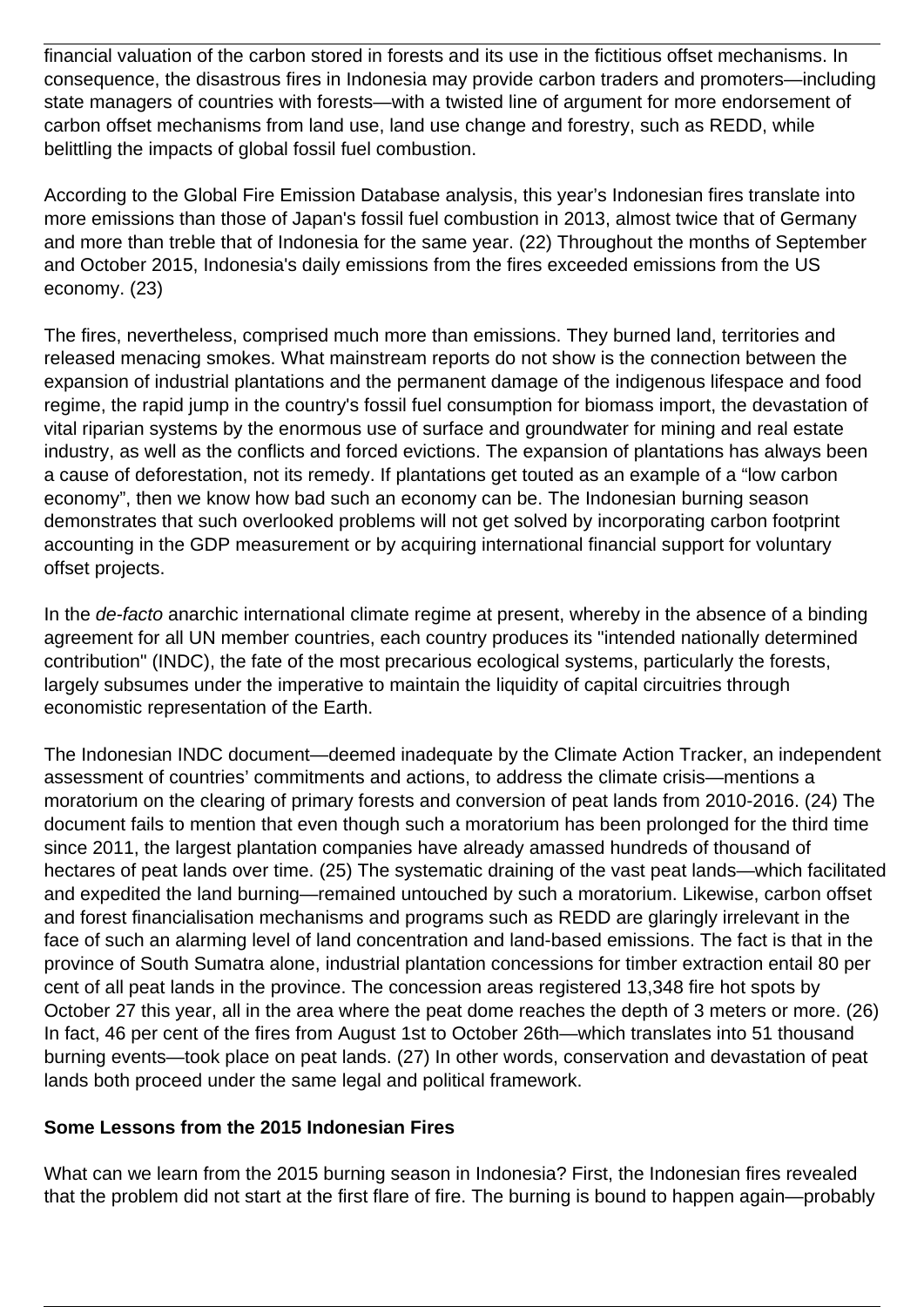with the same or worse results—any year in the future, because it is a much cheaper method to prepare the land for crop planting. Think of it as a corporate slash-and-burn.. Second, the same prescription for disaster has been evolved over more than four decades, at the expense of the selfregenerating capacity of the islands' terrestrial and marine ecological systems and the human security of Indonesian citizens. While forest dependent peoples across the Archipelago have been hit the hardest, the fires dramatically reduce the resilience of the islands' ecological systems and the unborn generations. The absence of adequate corrective actions runs contrary to the country's pledge to contribute to climate change mitigation and adaptation. In the light of what the State has/has not done since the early years of the UN climate negotiations, the mention of "targets" of emission reduction in the Indonesian INDC document hardly veils the "show us the money" attitude of the state managers in dealing with their mitigation responsibility, and in anticipating a larger flow of international funds for a long track-record of abysmal commitment.

Hendro Sangkoyo

School of Democratic Economics, Indonesia

(1)<http://www.globalfiredata.org/updates.html>

(2)

[http://qz.com/538558/indonesias-fires-have-now-razed-more-land-than-in-the-entire-us-state-of-new](http://qz.com/538558/indonesias-fires-have-now-razed-more-land-than-in-the-entire-us-state-of-new-jersey/)[jersey/](http://qz.com/538558/indonesias-fires-have-now-razed-more-land-than-in-the-entire-us-state-of-new-jersey/)

(3)

[http://nasional.kompas.com/read/2015/10/30/13070591/LAPAN.Tahun.Ini.Dua.Juta.Hektar.Hutan.Ha](http://nasional.kompas.com/read/2015/10/30/13070591/LAPAN.Tahun.Ini.Dua.Juta.Hektar.Hutan.Hangus.Terbakar) [ngus.Terbakar](http://nasional.kompas.com/read/2015/10/30/13070591/LAPAN.Tahun.Ini.Dua.Juta.Hektar.Hutan.Hangus.Terbakar)

(4) Ministry of Environment and Forestry, various dates.

(5)

[http://www.jpnn.com/read/2015/10/28/335432/Ini-Jumlah-Korban-Meninggal-karena-Kabut-Asap](http://www.jpnn.com/read/2015/10/28/335432/Ini-Jumlah-Korban-Meninggal-karena-Kabut-Asap-versi-Mensos-)[versi-Mensos-](http://www.jpnn.com/read/2015/10/28/335432/Ini-Jumlah-Korban-Meninggal-karena-Kabut-Asap-versi-Mensos-)

(6)

[http://www.theguardian.com/world/2015/oct/26/indonesias-fires-crime-against-humanity-hundreds-of](http://www.theguardian.com/world/2015/oct/26/indonesias-fires-crime-against-humanity-hundreds-of-thousands-suffer)[thousands-suffer](http://www.theguardian.com/world/2015/oct/26/indonesias-fires-crime-against-humanity-hundreds-of-thousands-suffer)

(7)

[http://www.thejakartapost.com/news/2015/09/19/govt-looks-suspend-licenses-forest-burning](http://www.thejakartapost.com/news/2015/09/19/govt-looks-suspend-licenses-forest-burning-companies.html)[companies.html](http://www.thejakartapost.com/news/2015/09/19/govt-looks-suspend-licenses-forest-burning-companies.html)

(8)

[http://www.hutan-aceh.com/system/publications/documents/000/000/059/original/Daftar\\_IUPHHK-](http://www.hutan-aceh.com/system/publications/documents/000/000/059/original/Daftar_IUPHHK-HA_tahun_Mei_2014.pdf?1416937132)[HA\\_tahun\\_Mei\\_2014.pdf?1416937132](http://www.hutan-aceh.com/system/publications/documents/000/000/059/original/Daftar_IUPHHK-HA_tahun_Mei_2014.pdf?1416937132)

(9) [http://www.globalfiredata.org/,](http://www.globalfiredata.org/) ibid.

(10) [http://manado.tribunnews.com/2015/10/14/luas-hutan-sulut-yang-ludes-terbakar](http://manado.tribunnews.com/2015/10/14/luas-hutan-sulut-yang-ludes-terbakar-capai-5683-hektar)[capai-5683-hektar](http://manado.tribunnews.com/2015/10/14/luas-hutan-sulut-yang-ludes-terbakar-capai-5683-hektar)

(11) [http://www.antaranews.com/berita/524055/menteri-siti-nurbaya-konfirmasi-kebakaran-hutan-di](http://www.antaranews.com/berita/524055/menteri-siti-nurbaya-konfirmasi-kebakaran-hutan-di-seram)[seram](http://www.antaranews.com/berita/524055/menteri-siti-nurbaya-konfirmasi-kebakaran-hutan-di-seram)

(12)<http://pusaka.or.id/potret-kebakaran-hutan-dan-lahan-di-merauke-2/>

(13) USDA Foreign Agricultural Service (2009). Indonesia Palm Oil Production Growth To Continue. Commodity Intelligence Report.

(14) FWI, Jikalahari, WALHI Jambi, WBH (2014). Lembar Fakta 2014.

(15) Ibid.

(16) George, Susan (1992). The Debt Boomerang: How Third World Debt Harms Us All. Pluto Press, particularlyCh.1, pp.1-34.

(17) Sunderlin and Resosudarmo (1996), quoted in in Anne Casson; Muliastra, Y.; Obidzinski, K.

(2014). Large-scale plantations, bioenergy developments and land use change in Indonesia, Working